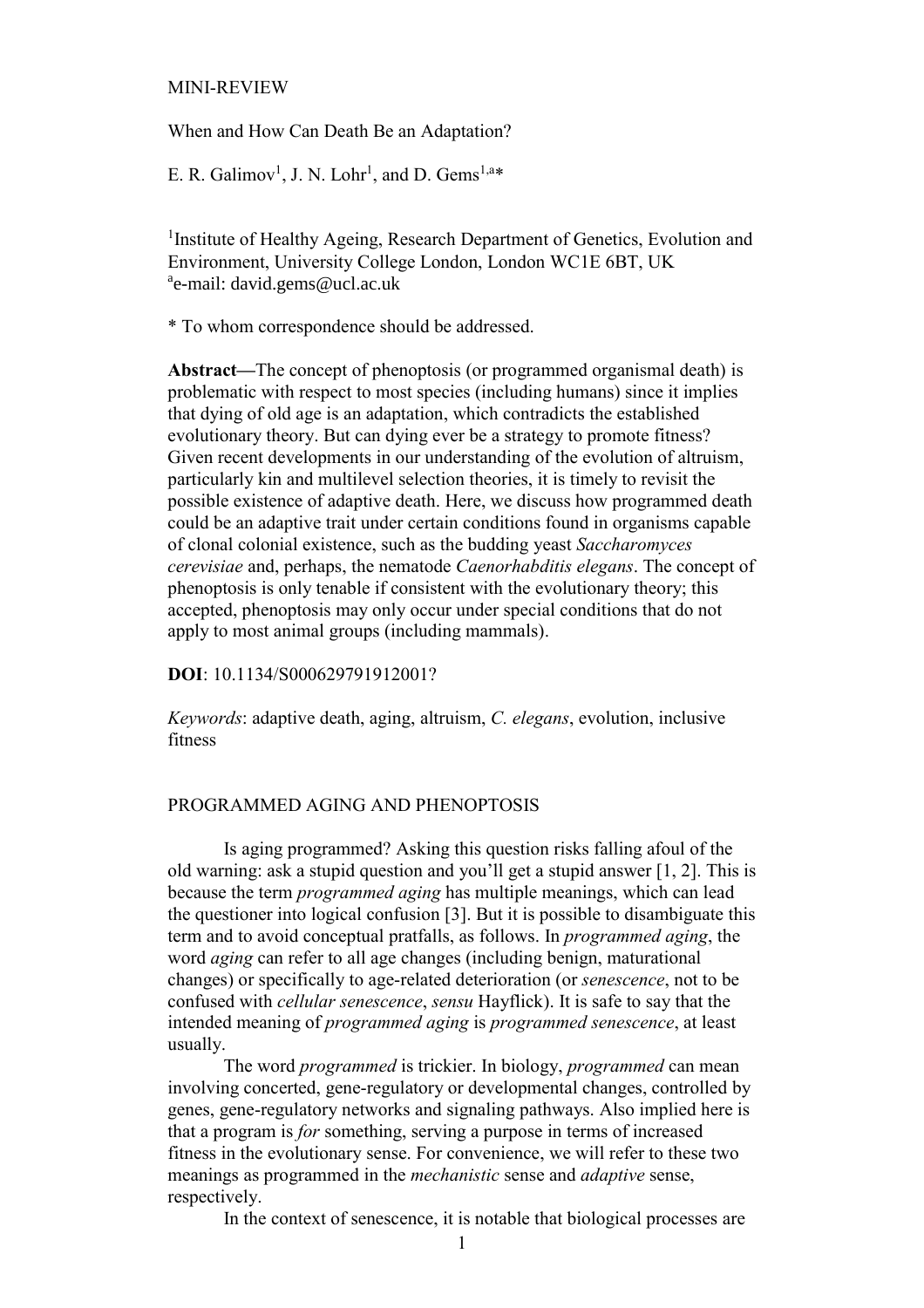sometimes programmed in the mechanistic sense but not in the adaptive sense, and that this can promote pathology. For example, a mechanistic program for the cell cycle executed within metastatic melanoma cells impairs rather than promotes organismal fitness. To improve the clarity of meaning, M. V. Blagosklonny introduced the term *quasi-program* to denote situations where a program is executed in a fashion that does not promote fitness, e.g., due to accidental initiation, or futile continuation after its purpose has been fulfilled [4]. Accordingly, we will refer to adaptive and non-adaptive programmed aging as programmed and quasi-programmed aging, respectively.

Phenoptosis is another relatively new term to describe programmed organismal death resulting from programmed aging, in both mechanistic and adaptive senses [5]. However, the claim that senescence and consequent death promote fitness is not consistent with the mainstream evolutionary theory, at least not as applicable to most organisms [3]. As described below, the theory predicts that selfish, non-dying variants would outcompete their altruistic aging counterparts. This standard view of living organisms as bourgeois means that the concept of phenoptosis carries a heavy burden of proof, both empirical and theoretical. But could proof be found?

The relative lack of empirical evidence may reflect the technical difficulties involved, at least in part. Measuring individual fitness is relatively straightforward; for example, one can readily measure how the presence or absence of programmed cell death (apoptosis) affects fitness markers such as organismal growth and reproduction. By contrast, it is difficult to measure benefits at the level of group selection and inclusive fitness, and to distinguish them with certainty from individual fitness benefits. Regarding theory, it is possible that adaptive death (phenoptosis) can evolve under certain permissive conditions, particularly where organisms exist as clonal, viscous (i.e., high density) populations, where the distinction between individuals and the colony is blurred, as discussed next.

# WHERE EVOLUTIONARY THEORY PREDICTS ADAPTIVE DEATH

Central to the evolutionary theory of aging is the understanding that the effects of natural selection decline with increasing age, and that this leads to the accumulation in the inherited genome of gene variants with deleterious effects in later life [6-8]. Here, the original concept was that such variants are simply deleterious, late-acting mutations [9]. A later and better-supported view is that such variants act throughout the life history, enhancing fitness in earlier life and promoting pathology in later life (exhibiting so-called antagonistic pleiotropy) [10]. A major prediction of this theory is that senescence *per se* is not an adaptation, but rather an accidental side effect of various traits and processes that promote fitness earlier in life, which is inconsistent with the concept of phenoptosis.

However, despite the cogency and explanatory power of the evolutionary theory of aging, some phenomena sit uncomfortably with it. One example is the existence of single gene mutations that cause large increases in lifespan in the nematode *Caenorhabditis elegans* [11]. In some minds, this has raised the question: could natural selection favor wild-type alleles *because* they cause earlier death? This in turn leads us to wonder: could *C. elegans* experience unusual evolutionary conditions that somehow enable death to promote inclusive fitness [3]?

It was originally suggested in the 19th century that aging is favored by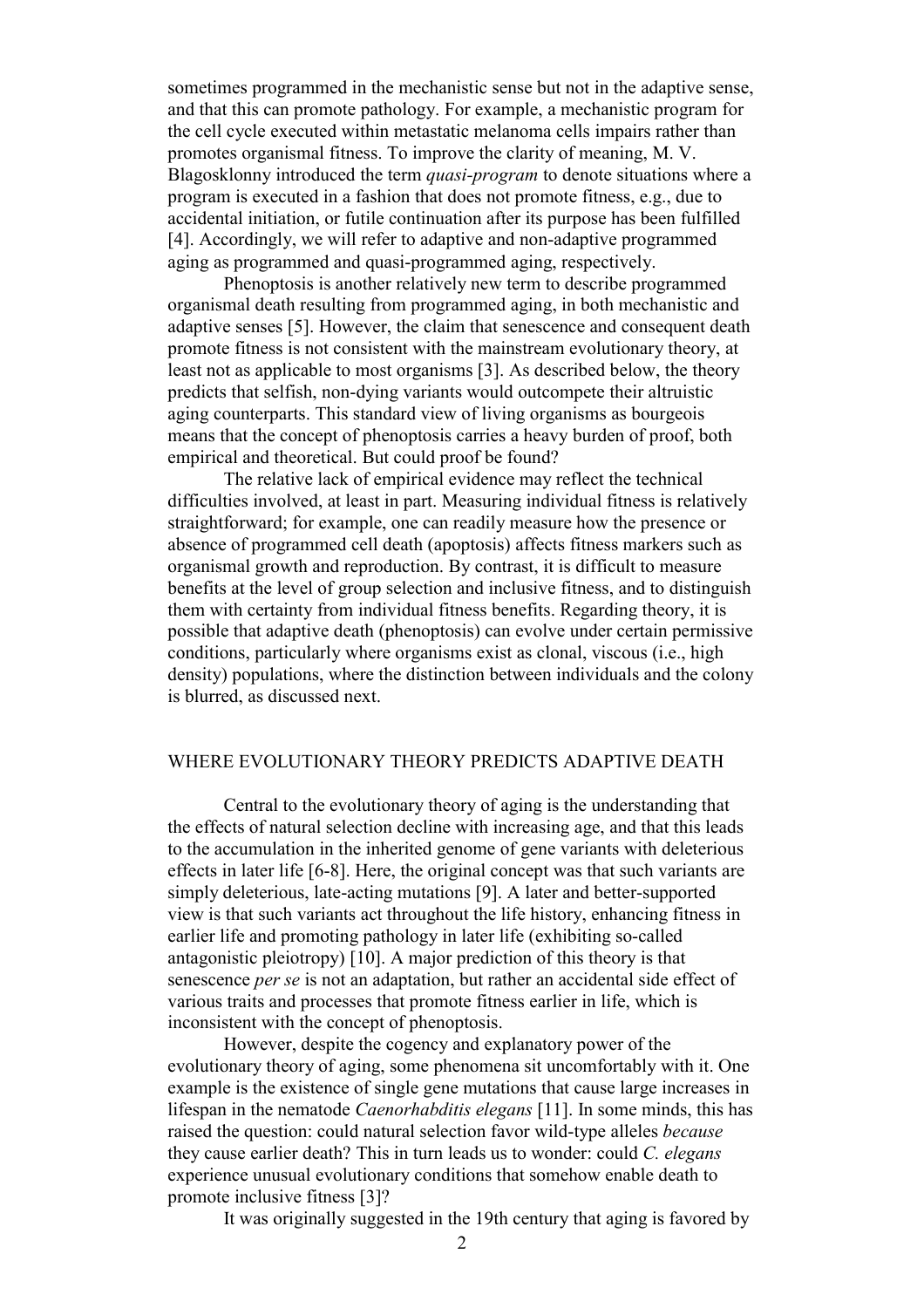natural selection because by causing death it eliminates old and unfit individuals, thereby increasing the availability of resources for younger generations [12]. However, this hypothesis relies on group level selection and is therefore not predicted to be an evolutionary stable strategy. The issue here is that the individual selective advantage for non-aging cheaters is predicted to far exceed the inclusive fitness benefits of self-sacrifice [1, 10].

One counter-argument in support of phenoptosis reasoned that because there are genes (e.g., p53) that promote aging or, if mutated, cause disease (here cancer), this implies that mutations cannot lead to the accumulation of non-aging cheaters [13, 14]. However, more plausibly, this is an example of antagonistic pleiotropy, since p53 reduces accumulation of mutated, potentially cancerous cells in young animals, but can accelerate aging in later life, e.g., by increasing accumulation of senescent cells. Phenoptosis was also proposed to promote fitness due to the benefits arising from accelerated evolution under unfavorable environmental conditions that increase mutation rate (the evolvability hypothesis) [5]. It has been argued, though, that the evolvability hypothesis is problematic insofar as it requires unrealistic conditions (either too high a rate of appearance of beneficial mutations or too rapid changes in the environment [15, 16]) for it to be widely applicable.

However, it remains possible that phenoptosis could evolve under certain circumstances. The studies of the last decade suggest that the impact of group and multilevel selection has previously been underestimated [17, 18], including in the context of aging [19-25]. Drawing on the classic evolutionary theory, we have previously discussed how senescent death could evolve as an adaptive group trait in species that exist in populations with a high coefficient of relatedness (particularly, clonal populations) and low dispersal level [3]. These two critical conditions generate a selective environment with relatively high inclusive fitness benefits to family members, consistent with Hamilton's rule  $rB > C$ , where r is the coefficient of relatedness, B is the benefit to the recipient, and C is the cost to the donor [26]. One organism that potentially fulfils these conditions is the nematode *C. elegans*, suggesting that adaptive death could occur in this species [3]. This raises the possibility that, to some degree, long-lived *C. elegans* mutants are akin to apoptosis-defective cells (loss of programmed death).

Important to the definition of adaptive death is that death itself must promote fitness rather than merely being a cost coupled in a trade-off with the fitness component. Indeed, there are multiple cases where death occurs immediately as a consequence of fitness-promoting behavior, but the death event itself confers no advantage. For example, when a honeybee stings a human, her brave defense of the hive may increase her inclusive fitness, but her consequent death does not. Here, the death is not adaptive but an immediate cost and a side effect; by the same token, aging is a side effect of selection on earlier age classes according to the evolutionary theory of aging. One argument commonly used in favor of phenoptosis is the existence of species in which death occurs rapidly after reproduction, e.g., *Octopus hummelincki* or males of Macleay's marsupial mouse *Antechinus stuartii* [27]. However, a more plausible explanation for such semelparous reproductive death is that it is a cost coupled to intense reproductive effort.

We have distinguished several forms of adaptive death based on the means by which they promote inclusive fitness (figure, panels (b)-(d)) [3]. First, *consumer sacrifice*, where death promotes fitness by reducing competition for food and other resources. Second, *biomass sacrifice*, where death facilitates post-mortem transfer of resources from a parent to kin,

3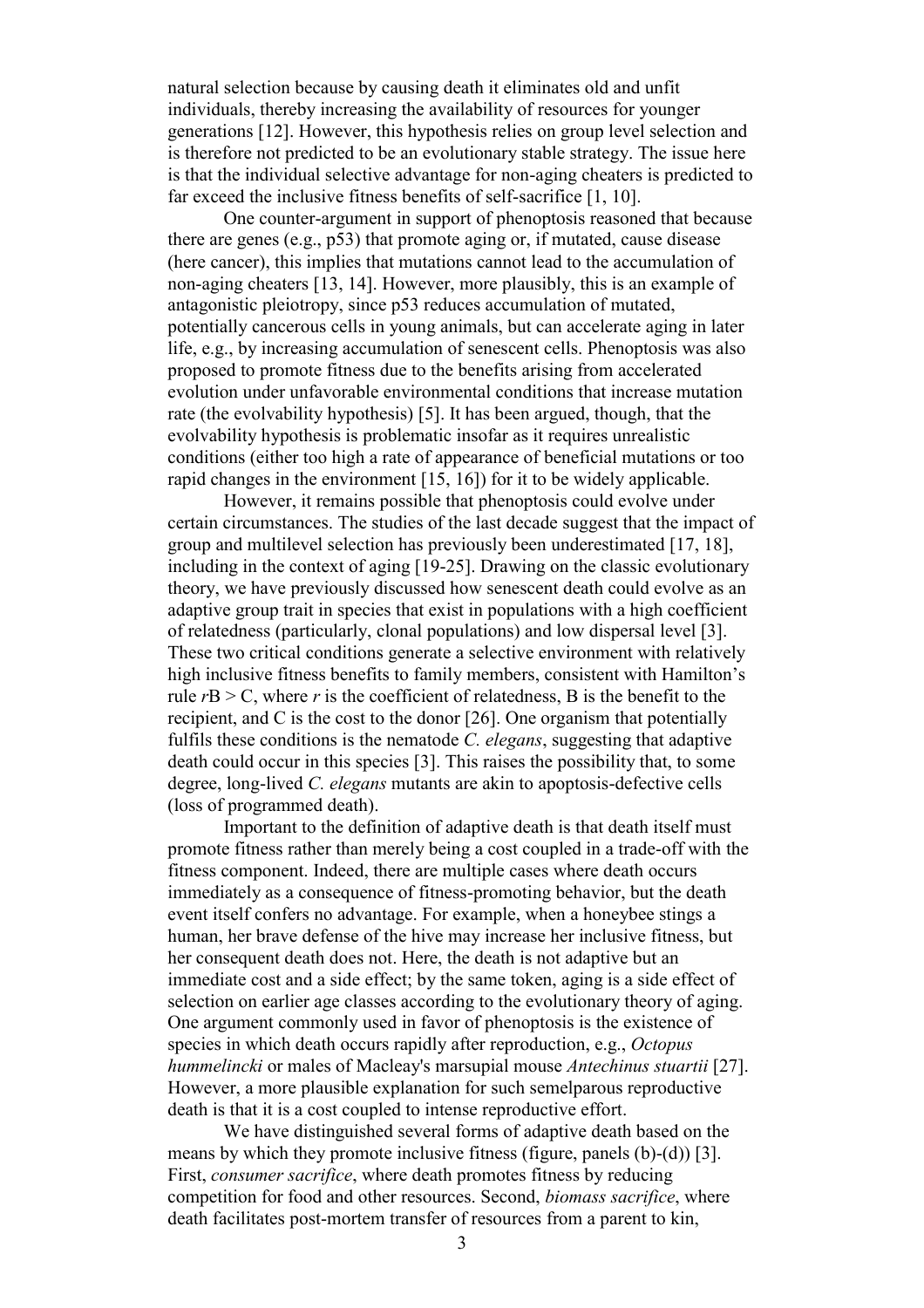particularly progeny. Third, *defensive sacrifice*, where death protects kin from an attacker, for example by preventing the transmission of a pathogen to kin.

{Figure} Adaptive death and forms it can take. a) When organisms that can exist as independent individuals associate into social entities with superorganism-like features, programmed death can increase inclusive fitness. For death to be adaptive, it must provide a benefit to kin or the (super)-organism, rather than merely be a cost resulting from a beneficial trait. b) In consumer sacrifice, death of older individuals results in fewer mouths to feed, increasing resources for kin. This could, in theory, increase inclusive (or colony-level) fitness in *Caenorhabditis elegans*, which has a boom-and-bust lifestyle and a very short reproductive period [3]. c) Biomass sacrifice occurs when parents (individuals or cells) die to facilitate transfer of nutrients from their own biomass to kin. In *Saccharomyces cerevisiae*, programmed cell death is believed to promote growth elsewhere in the yeast colony through the release of nutrients [35]. d) In defensive sacrifice, death increases the chance of kin survival in case of enemy attack. A possible example is the protozoan parasite *Leishmania* spp., where programmed cell death has been suggested to reduce the host immune response against kin [36]

## ADAPTIVE DEATH IN UNICELLULAR ORGANISMS: APOPTOSIS AS PHENOPTOSIS

Probably the best evidence for adaptive death comes from the occurrence of programmed cell death in organisms that may be considered as unicellular. Programmed cell death in unicells involves a conserved genetic pathway that suggests that it evolved before the appearance of multicellularity [28-30]. On the face of it, this is paradoxical in terms of the classic evolutionary theory, since programmed cell death in unicellular organisms is also programmed organismal death. This phenomenon has been well studied in the budding yeast *Saccharomyces cerevisiae*, where the pathways involved have been described [31-33] and the evolutionary significance explored [5, 22, 34].

This paradox may be resolved by considering that *S. cerevisiae* in the wild often grow as viscous, clonal colonies, where older cells die apparently to provide resources for their younger and more actively dividing sibling cells [35] – an example of biomass sacrifice adaptive death (figure, panel c). Here, programmed cell death can be seen as a mechanism to increase the fitness of the yeast colony as a whole, much as apoptosis in metazoans benefits organismal fitness. If correct, this would imply that programmed cell death in yeast has not evolved as programmed organismal death (i.e., not as phenoptosis) [16], at least insofar as its function is to promote colony level fitness.

In summary, we have described how the classic evolutionary theory can, under rare circumstances, allow for the occurrence of genuine adaptive death, equivalent to phenoptosis. The concept of phenoptosis is derived from that of apoptosis, which is able to promote fitness because of the social interaction of clonal cell populations in multicellular organisms and action of natural selection at the level of multicellular individuals. Likewise, the conditions necessary for phenoptosis to occur (viscous clonal populations) are those where groups of individuals possess features of higher order individuals,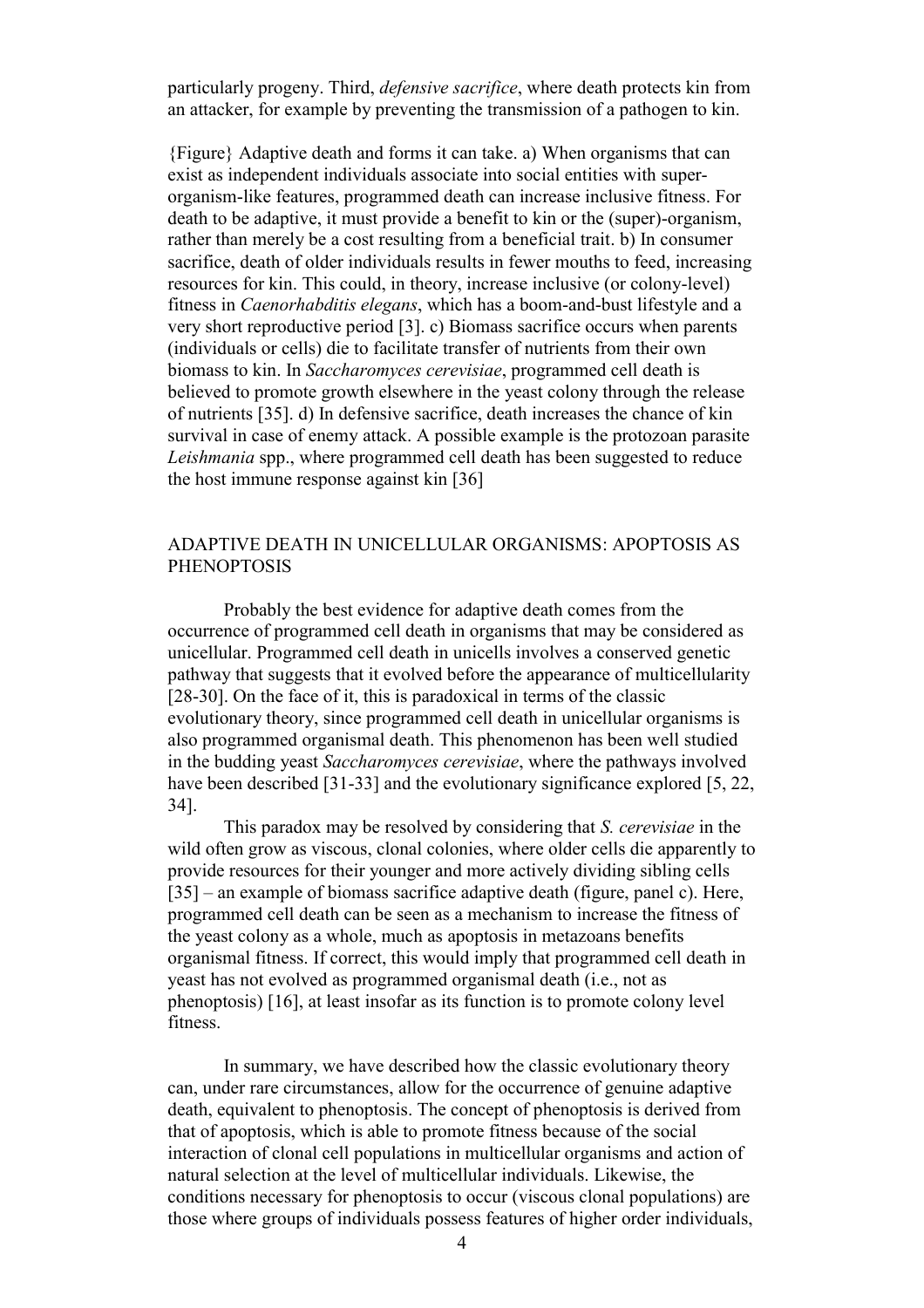or super-organisms (figure, panel a). In such contexts, it is arguable whether programmed death is that of an individual or of a component of a higher-order individual, such as a bacterial or yeast colony.

**Funding.** The work was financially supported by the Wellcome Trust Strategic Award (098565/Z/12/Z).

**Conflict of interest.** The authors declare no conflict of interest neither in financial nor in any other area.

**Compliance with ethical norms.** This article does not contain any studies with human participants or animals performed by any of the authors.

### **REFERENCES**

- 1. Rose, M. R. (1991) *Evolutionary Biology of Aging*, Oxford University Press, New York.
- 2. Austad, S. (2004) Is aging programed? *Aging Cell*, **3**, 249-251.
- 3. Lohr, J. N., Galimov, E. R., and Gems, D. (2019) Does senescence promote fitness in *Caenorhabditis elegans* by causing death? *Ageing Res. Rev.*, **50**, 58-71.
- 4. Blagosklonny, M. V. (2006) Aging and immortality: quasi-programmed senescence and its pharmacologic inhibition, *Cell Cycle*, **5**, 2087-2102.
- 5. Skulachev, V. P. (2002) Programmed death phenomena: from organelle to organism, *Ann. NY Acad. Sci.*, **959**, 214-237.
- 6. Charlesworth, B. (1993) Evolutionary mechanisms of senescence, *Genetica*, **91**, 11-19.
- 7. Charlesworth, B. (2001) Patterns of age-specific means and genetic variances of mortality rates predicted by the mutation-accumulation theory of ageing, *J. Theor. Biol.*, **210**, 47-65.
- 8. Charlesworth, B. (2000) Fisher, Medawar, Hamilton and the evolution of aging, *Genetics*, **156**, 927-931.
- 9. Medawar, P. B. (1952) *An Unsolved Problem of Biology*, H. K. Lewis, London.
- 10. Williams, G. C. (1957) Pleiotropy, natural selection, and the evolution of senescence, *Evolution*, **11**, 398-411.
- 11. Kenyon, C. J. (2010) The genetics of ageing, *Nature*, **464**, 504-512.
- 12. Weismann, A., Poulton, E. B., and Shipley, A. E. (1891) *Essays upon Heredity and Kindred Biological Problems*, Clarendon Press, Oxford.
- 13. Skulachev, V. P. (2005) Ageing as atavistic program which can be abandoned, *Vestnik RAN*, **75**, 831-843.
- 14. Skulachev, V. P., and Longo, V. D. (2005) Aging as a mitochondria‐ mediated atavistic program: can aging be switched off? *Ann. NY Acad. Sci.*, **1057**, 145-164.
- 15. Kowald, A., and Kirkwood, T. B. (2016) Can aging be programmed? A critical literature review, *Aging Cell*, **15**, 986-998.
- 16. Kirkwood, T. B., and Melov, S. (2011) On the programmed/nonprogrammed nature of ageing within the life history, *Curr. Biol.*, **21**, R701-R707.
- 17. Wilson, D. S., and Wilson, E. O. (2008) Evolution "for the Good of the Group": the process known as group selection was once accepted unthinkingly, then was widely discredited; it's time for a more discriminating assessment, *Am. Sci.*, **96**, 380-389.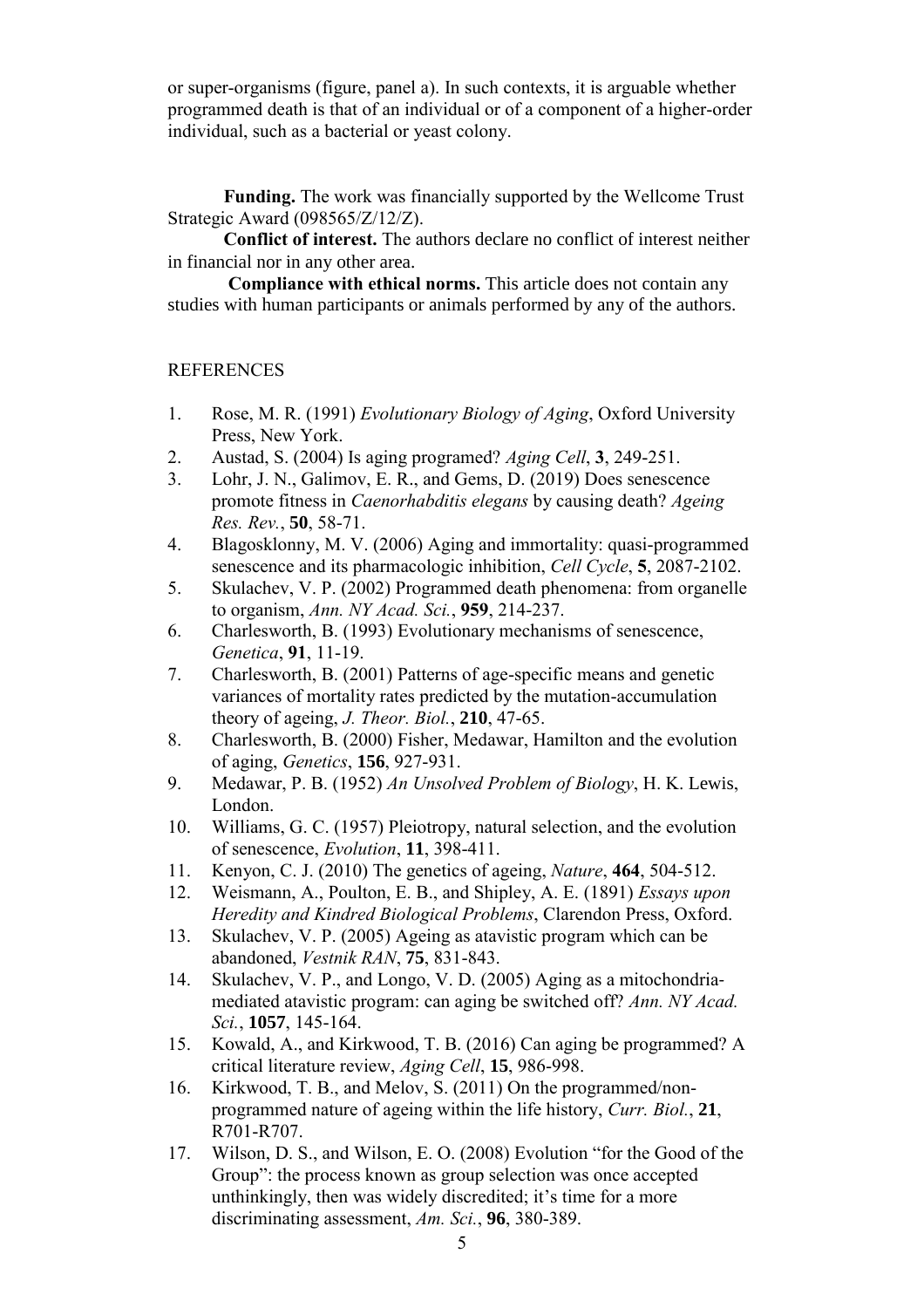- 18. Kramer, J., and Meunier, J. (2016) Kin and multilevel selection in social evolution: a never-ending controversy? *F1000Res.*, **5**, F1000.
- 19. Bourke, A. F. (2011) *Principles of Social Evolution*, Oxford University Press.
- 20. Dytham, C., and Travis, J. (2006) Evolving dispersal and age at death, *Oikos*, **113**, 530-538.
- 21. Lee, R. D. (2003) Rethinking the evolutionary theory of aging: transfers, not births, shape senescence in social species, *Proc. Natl. Acad. Sci. USA*, **100**, 9637-9642.
- 22. Longo, V. D., Mitteldorf, J., and Skulachev, V. P. (2005) Programmed and altruistic ageing, *Nat. Rev. Genet.*, **6**, 866-872.
- 23. Markov, A. (2012) Can kin selection facilitate the evolution of the genetic program of senescence? *Biochemistry (Moscow)*, **77**, 733-741.
- 24. Mitteldorf, J. (2006) Chaotic population dynamics and the evolution of ageing, *Evol. Ecol. Res.*, **8**, 561-574.
- 25. Travis, J. M. (2004) The evolution of programmed death in a spatially structured population, *J. Gerontol. Ser. A Biol. Sci. Med. Sci.*, **59**, B301- B305.
- 26. Hamilton, W. D. (1964) The genetical evolution of social behaviour. II, *J. Theor. Biol.*, **7**, 17-52.
- 27. Skulachev, V. P. (2012) What is "phenoptosis" and how to fight it? *Biochemistry (Moscow)*, **77**, 689-706.
- 28. Aravind, L., Dixit, V. M., and Koonin, E. V. (1999) The domains of death: evolution of the apoptosis machinery, *Trends Biochem. Sci.*, **24**, 47-53.
- 29. Gordeeva, A., Labas, Y. A., and Zvyagilskaya, R. (2004) Apoptosis in unicellular organisms: mechanisms and evolution, *Biochemistry (Moscow)*, **69**, 1055-1066.
- 30. Koonin, E., and Aravind, L. (2002) Origin and evolution of eukaryotic apoptosis: the bacterial connection, *Cell Death Differ.*, **9**, 394.
- 31. Carmona-Gutierrez, D., Bauer, M. A., Zimmermann, A., Aguilera, A., Austriaco, N., et al*.* (2018) Guidelines and recommendations on yeast cell death nomenclature, *Microb. Cell*, **5**, 4-31.
- 32. Gourlay, C. W., Du, W., and Ayscough, K. R. (2006) Apoptosis in yeast – mechanisms and benefits to a unicellular organism, *Mol. Microbiol.*, **62**, 1515-1521.
- 33. Hardwick, J. M. (2018) Do fungi undergo apoptosis-like programmed cell death? *MBio*, **9**, e00948-00918.
- 34. Buttner, S., Eisenberg, T., Herker, E., Carmona-Gutierrez, D., Kroemer, G., and Madeo, F. (2006) Why yeast cells can undergo apoptosis: death in times of peace, love, and war, *J. Cell Biol.*, **175**, 521-525.
- 35. Vachova, L., Cap, M., and Palkova, Z. (2012) Yeast colonies: a model for studies of aging, environmental adaptation, and longevity, *Oxid. Med. Cell. Longev.*, **2012**, 601836.
- 36. Zangger, H., Mottram, J., and Fasel, N. (2002) Cell death in *Leishmania* induced by stress and differentiation: programmed cell death or necrosis? *Cell Death Differ.*, **9**, 1126.